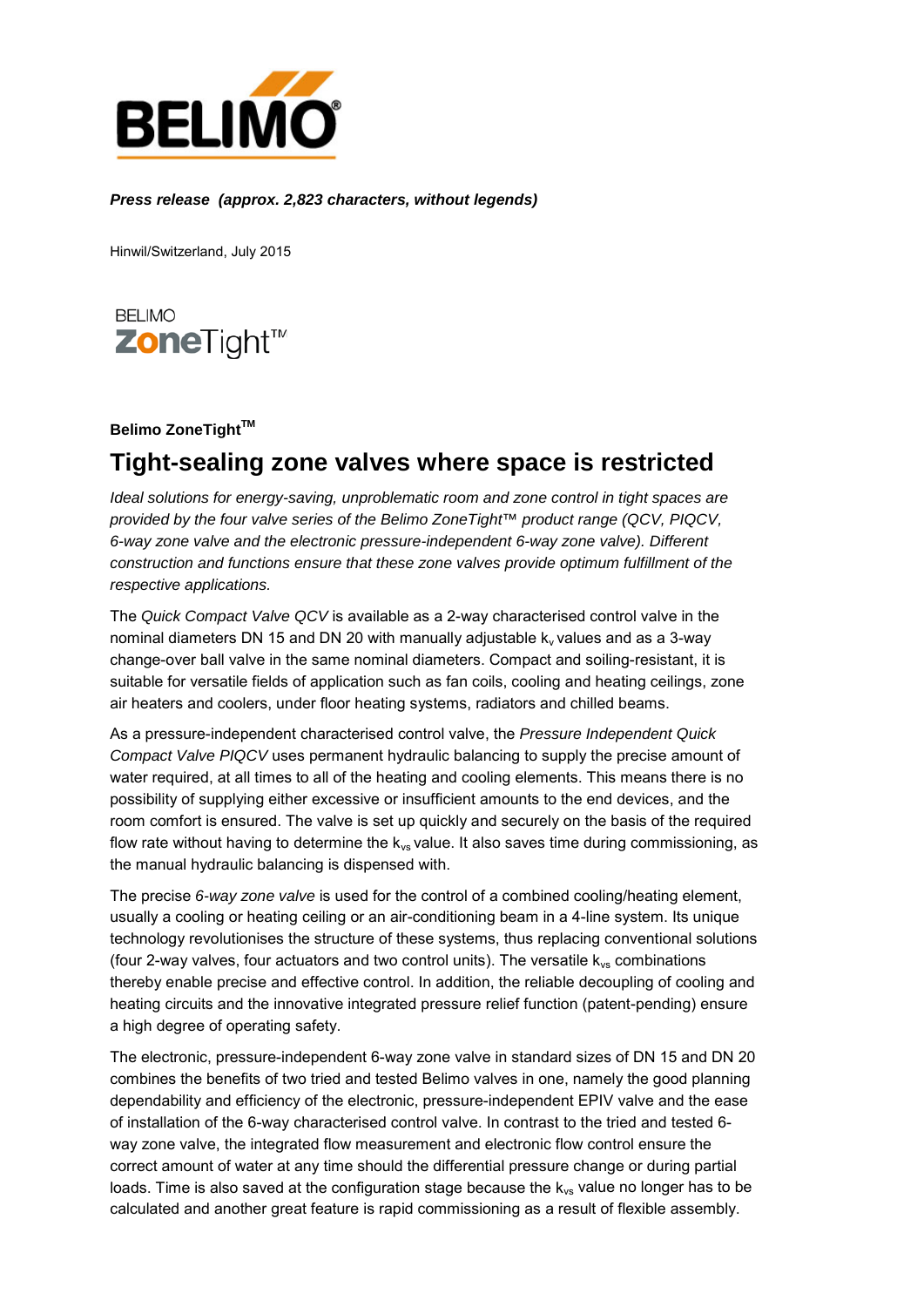For more information: www.belimo.eu

Head office: BELIMO Automation AG Brunnenbachstrasse 1 CH-8340 Hinwil/Switzerland Tel. +41 (0) 43 862 61 11